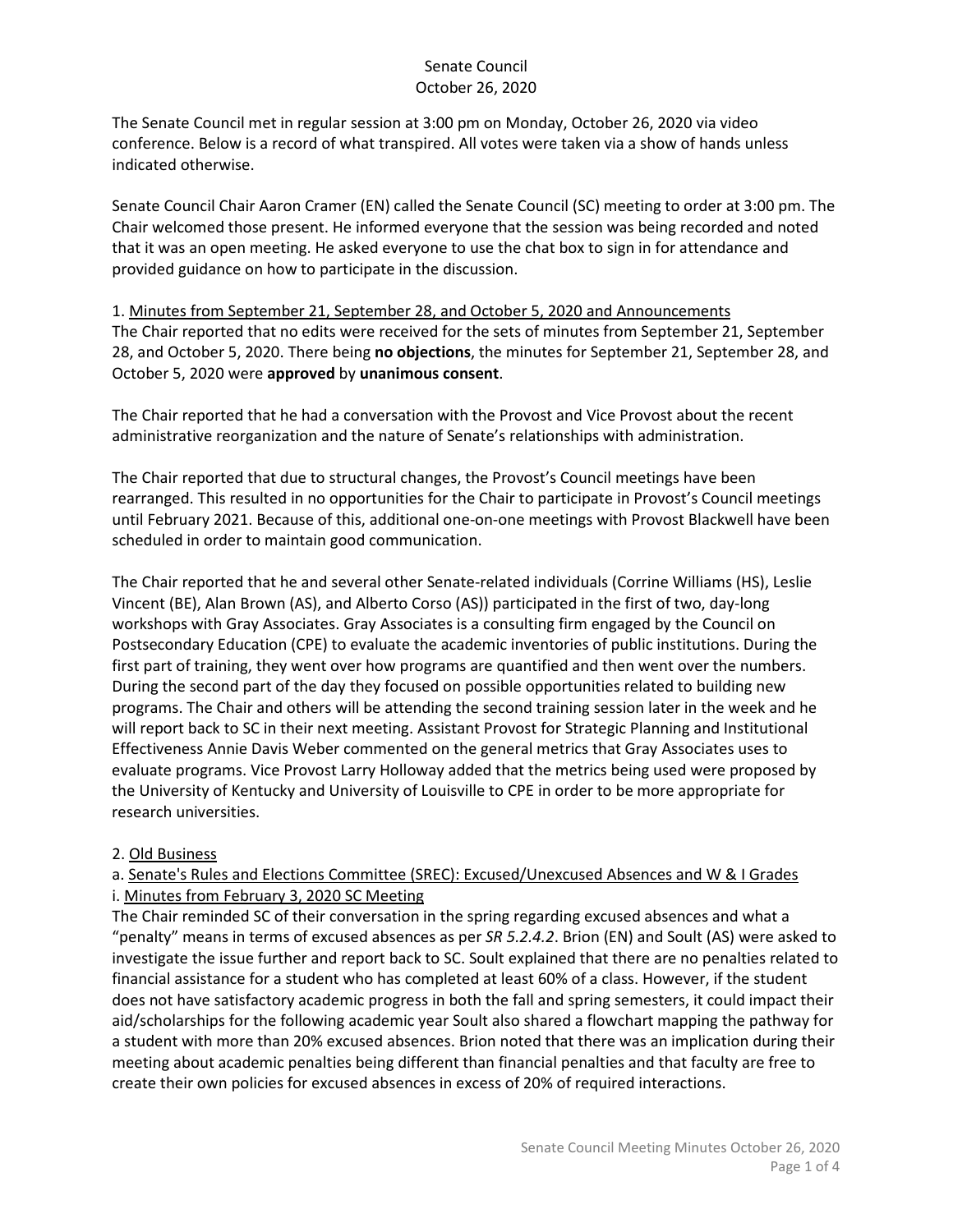There was extensive discussion about the differing opinions of what a penalty meant from different members of the Senate's Rules and Elections Committee (SREC). Due to the lack of consensus among those present, the Chair asked SREC to take another look at *SR 5.2.4.2* and to come back to SC with a more specific question.

# 3. Results of 2019-20 Faculty Evaluation of the President

The Chair reported that he presented the findings of the 2019-20 evaluation of the President to the Board of Trustees (BOT) on Friday, October 16<sup>th</sup>. He noted that participation was higher than the past several years and shared the survey findings with SC.

#### 4. Discussion on New Academic Holiday (Juneteenth)

The Chair reminded SC that President Capilouto announced the addition of Juneteenth as a holiday during the June Board of Trustees meeting. The Chair asked SC if they would like to add Juneteenth as an academic holiday and codify it in the *Senate Rules* (*SRs*). He also asked SC if they needed more information before charging the SREC with incorporating Juneteenth into the *SRs*. There was much discussion including:

- Are University holidays always academic holidays? It may not be possible to have a University holiday that is not also an academic holiday.
- Upcoming winter and summer calendars that include University and academic holidays have already been approved.
- Clarification that assignments cannot be due on University or academic holidays.

Brion (EN) **moved** to update the *SRs* to include Juneteenth in the list of holidays and send to Senate for a vote, effective immediately. Collet (HS) **seconded**. The Chair asked if there was any debate. There was much discussion about whether the *SRs* should list individual holidays or if the *SRs* should declare that University holidays are always academic holidays. Bird-Pollan (LA) made a **substitute motion** to ask the SREC to resolve the issue of University holidays versus academic holidays. Brion (EN) **seconded**. The Chair asked if there was any debate and there was none. A **vote** was taken on the substitute motion and it **passed** with none opposed. A **vote** was then taken to substitute the second motion for the first and it **passed** with none opposed.

#### 5. COVID Ongoing Discussion

# a. Soliciting Opinions from University Community

The Chair thanked Leslie Vincent (BE) for her work to pull main thematic areas from the free responses on the survey that was sent to senators regarding their experiences in Fall 2020 during the COVID-19 pandemic. She agreed to present the report to Senate at their next meeting.

The Chair reported that he shared the draft report with President Capilouto and Provost Blackwell the previous Friday. He noted that the Provost's Office sent out performance review memos on the previous Friday as well. Vice Provost Larry Holloway added that the Provost's Office also sent out other memos including research, salary, promotion and tenure, and consulting work. He noted that the memos ordinarily go out during the beginning of the semester and the performance evaluation memo urged compassion and consideration during the unique times due to COVID.

The Chair reported that SC members were tasked to consider and report back on a thematic area from the survey. He asked SC members to share their summaries and to think about possible things that SC can do about specific concerns. Summaries included the items below.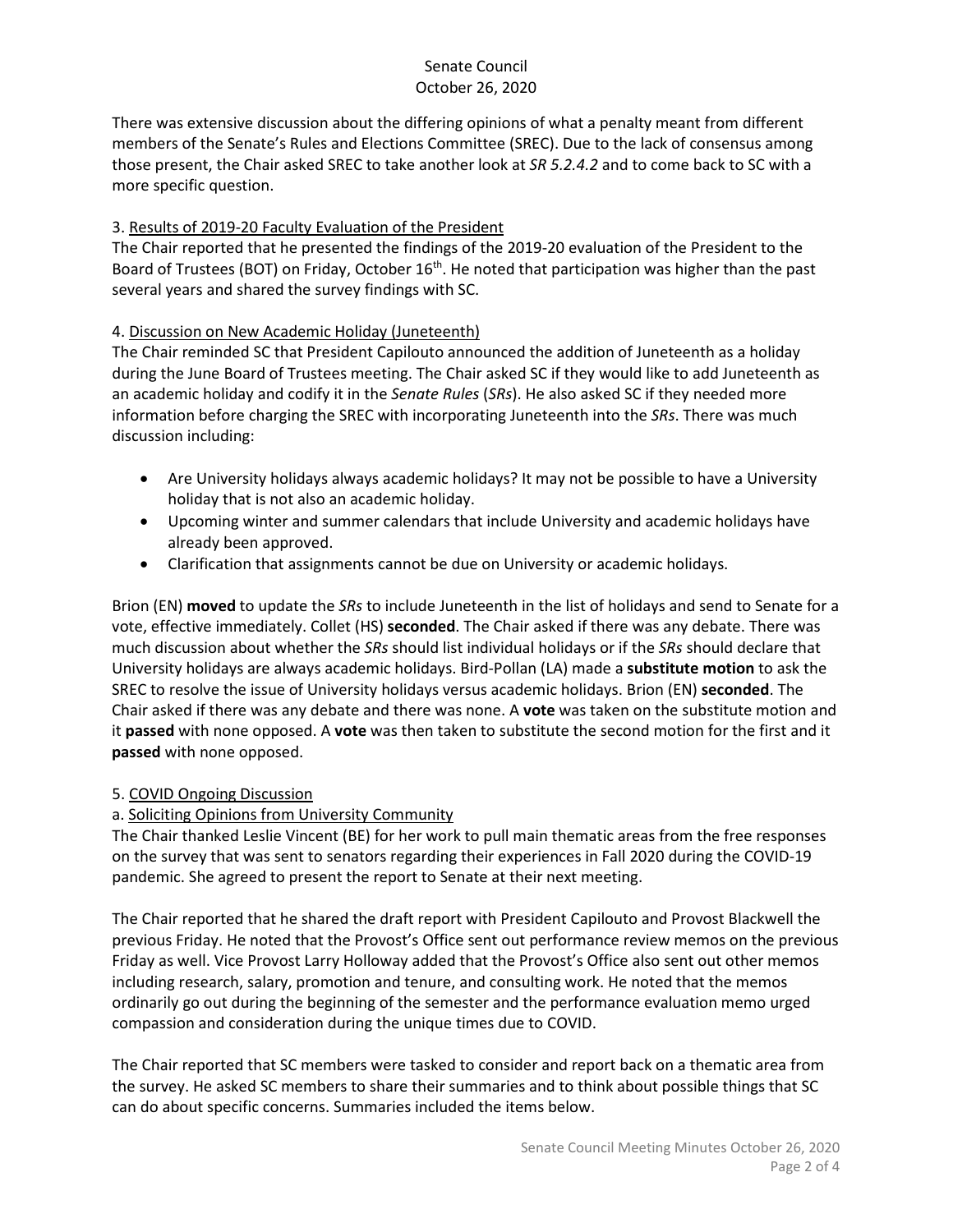- Soult (AS) reported on the reporting of COVID-19 statistics. She noted that the online dashboard should be kept more up to date and could be clearer by providing more specific data. There are enough cases so that reporting these numbers should not violate any privacy.
- Wheeler (SGA) reported on COVID-19 testing. She shared that there was a delay in reporting earlier in the semester due to the backlog of a third-party testing vendor. She expressed her concern that mandating testing and flu shots may decrease student compliance. The Chair added that administration is planning to be as aggressive with testing in the spring as they were in the fall. Wheeler added that it would be helpful to know the capacity of the current vendor and why the backlog in testing is occurring.
- Andrade (ME) reported on faculty workload. He recommended that negotiation of teaching modalities for the next semester should be done as soon as possible. Instructors should have the final say on course delivery mode. He noted that teaching modality will impact performance evaluations for the next year and will reflect how the pandemic has affected workload for individuals. He also addressed three concerns for specific groups of faculty and offered possible solutions.
	- $\circ$  Faculty with school-aged children doing online learning could be matched up with UK students for tutoring. This could be beneficial for the University's students who need experiential credit, for school-aged children in need of tutoring, and faculty who are under extra pressure to teach their children at home.
	- $\circ$  Providing faculty who are struggling with technological challenges with more help from the Center for the Enhancement of Learning and Teaching (CELT) and other faculty who are more experienced.
	- o Setting up more mentoring programs to support junior faculty.
	- $\circ$  Setting up a shared leave pool for faculty that is like the staff's shared leave pool.
- Cantrell (ED) reported on faculty evaluation. She explained that many faculty evaluations have already been completed and it is unlikely that they will be suspended. She noted that colleges can make decisions around what the evaluations will look like and encouraged the Provost to provide guidance to them. She noted that faculty have had varying circumstances around managing the pandemic so they could be given the opportunity to document what their circumstances have been. She also suggested pairing down what is required for performance review to lessen the burden on faculty.
- Kuhnlein (SGA) reported on compliance with COVID-19 safety protocols. He explained that through anecdotal research, compliance on campus has been good, but off campus compliance has had issues. He suggested that students and all members of the campus community should be encouraged to stay safe, continue wearing mask, and maintain safe distances while on break. He also suggested that instructors publish their Canvas pages one week before classes start.
- Williams (SGA) reported on course modality. She encouraged more transparency in course modality before the semester begins. There was also a suggestion that the attendance policy should be clarified.
- The Chair summarized the report on compliance with COVID-19 safety protocols from Hall (GS) who was unable to attend the SC meeting. He expressed concern about mass compliance, especially with mask use in libraries. Hall's input also addressed concerns surrounding PPE stocking/replenishing, and contact tracing.
- Brion (EN) reported on personal exposure to COVID-19. She reported that faculty were concerned with the lack of notification if a student in their class had tested positive or had been contact traced. She explained that this information would help faculty to make more informed